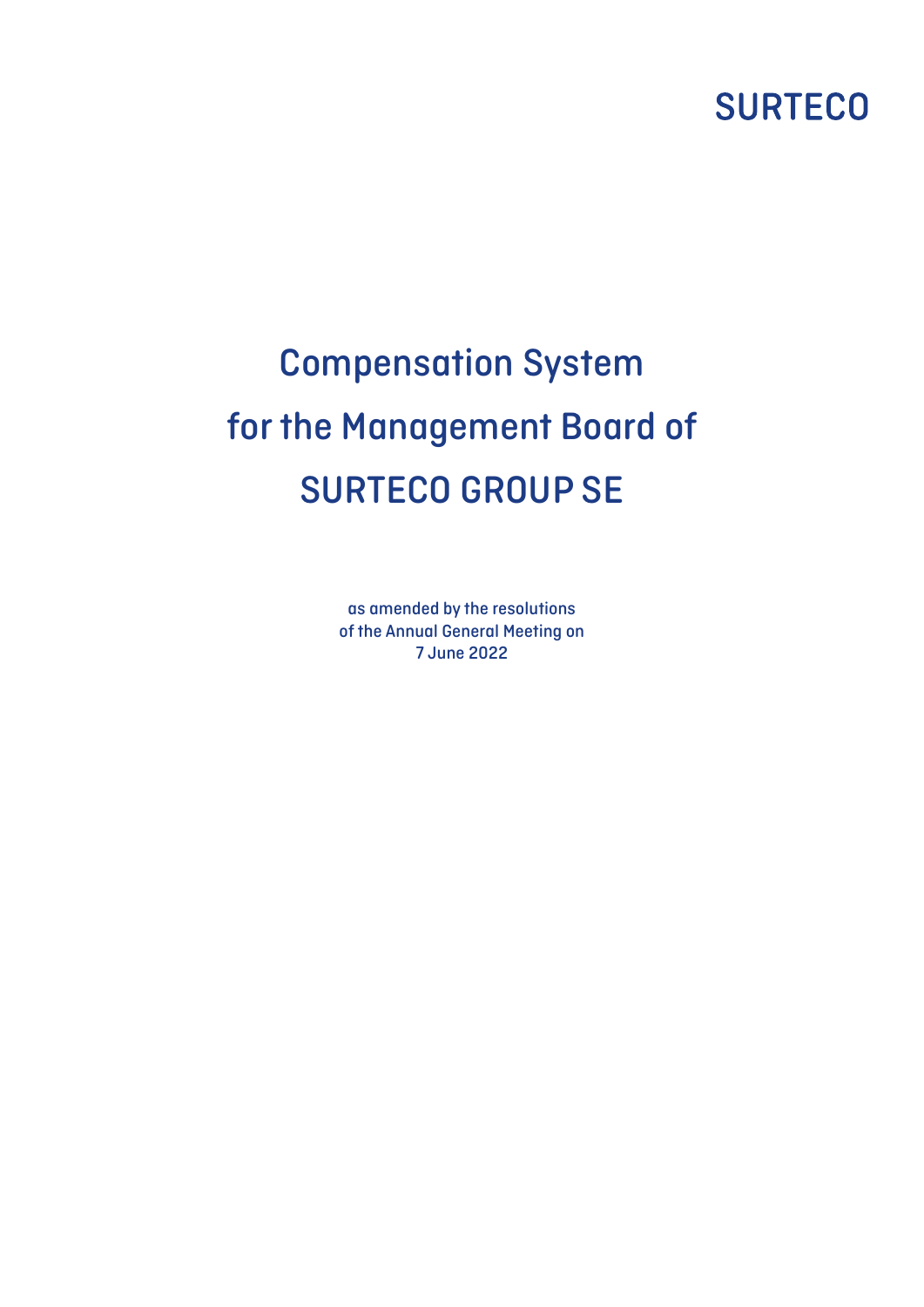# 1. Principles

The starting point for the compensation of the Members of the Management Board is § 87 Section (1) Stock Corporation Act (AktG). According to this law, the Supervisory Board must ensure when defining total remuneration for the individual Member of the Management Board that this compensation is in a reasonable relationship with the range of functions and personal performance of the individual Management Board Member, and the position of the Company, and that the compensation is commensurate with normal remuneration unless there are special reasons. The compensation structure should also be aligned with the sustainable and longterm development of the Company. Variable compensation elements should have an assessment basis over several years. The Supervisory Board should agree a limitation option. Sentence 1 applies mutatis mutandis for pension, surviving dependents' benefits and related benefits.

The compensation is intended to motivate Members of the Management Board – who are employed as third-party managers, not as proprietors of the Company – to increase the income and the corporate value of the Company, in order to generate an attractive return for shareholders. The focus here is not simply on the short-term success of the Company but also on the increase in corporate value over the medium and long term, which will benefit the shareholders, the employees and the business partners of the Company. On the one hand, this requires a fixed salary component and fringe benefits, which takes into account the role of the Member of the Management Board as a third-party manager, counteracts the exposure to disproportionate risks and compensates for economic disadvantages that are associated with the activity of a Board Member. On the other hand, the motivation to increase earnings and the corporate value is influenced in particular by the variable component of the compensation, which is partly linked to specific financial performance indicators and partly on other targets. In the opinion of the Supervisory Board, this kind of mix of fixed and variable salary components has proven to be very satisfactory. Accordingly, the structure of the compensation of the Management Board is comprised of the following components:

- fixed compensation (below Sub-section 3.1),
- variable compensation (below Sub-section 3.2) and
- fringe benefits (below Sub-section 3.3).

The fixed and variable compensation can be defined at a higher level for the Chairman of the Management Board than for the other Members of the Management Board, in order to take account of the higher overall responsibility of the Chairman of the Management Board

An upper limit is defined in each case for the fixed compensation and for the overall compensation, which simultaneously acts as a limit for the variable compensation (below Sub-section 4). This is intended to avoid payouts perceived to be inappropriately high.

All compensation components are paid in euros with retention of statutory deductions.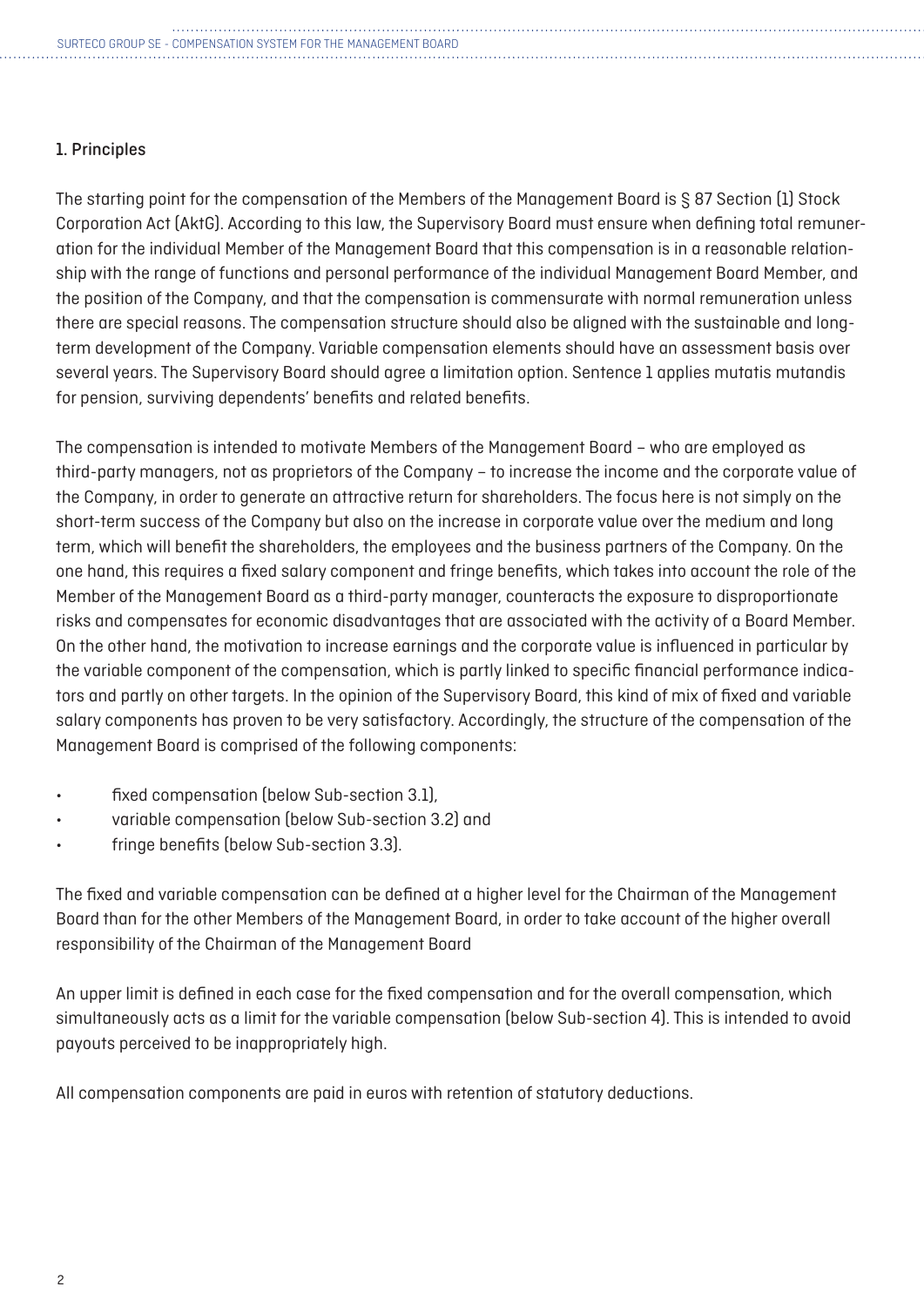# 2. Definition of the level of compensation

Using its best judgement pursuant to § 87 Section (1) Stock Corporation Act (AktG), the Supervisory Board carries out a suitable horizontal peer group comparison in order to assess the appropriateness and customary level of the overall compensation for the Members of the Management Board in comparison with other companies. This peer group comparison takes into account the position in the markets of the comparable enterprises compared with the Company as the key factor. Against this background, different compensation data from comparable enterprises in the MDAX were and are used. The objective of the Supervisory Board is to be able to offer the Members of the Management Board an attractive compensation package within the regulatory framework conditions that is customary for the market and at the same time competitive.

When defining the total compensation within the framework of § 87 Stock Corporation Act (AktG), the Supervisory Board also takes account of the salary structure of the second management tier of the Group (vertical comparison), that is specifically the average of the total remuneration of the authorized signatories (Prokuristen) of SURTECO GROUP SE and the managing directors and authorized signatories (Prokuristen) of the important operating subsidiary companies in Germany. This is subject to the proviso that the remuneration of a Member of the Management Board of SURTECO GROUP SE shall exceed the individual earnings of the second management tier as a matter of course, because these latter executive managers are only responsible for their individual company or their limited area of activity, and not for the entire group of companies.

In a comparison with the average compensation for the second management tier, the Management Board compensation in 2021 amounted to approximately fourfold the average remuneration of these managers. In the view of the Supervisory Board, this factor is proportionate in view of the responsibility for the entire group of companies associated with the function of the Management Board.

A comparison is not carried out with the remuneration paid to employees because the functions and responsibilities are not comparable.

# 3. Components of compensation

# 3.1 Fixed compensation

The fixed compensation is not based on performance. It comprises a fixed amount for the entire business year, which is paid on a monthly basis in twelve equal sub-amounts (minus the statutory deductions). If a contract of employment begins or ends in the course of a year, the fixed compensation is paid pro rata with time.

The level of the fixed compensation for the Chairman of the Management Board should not exceed EUR 550,000 p.a (gross not including fringe benefits), and for the Members of the Management Board in each case should not exceed EUR 300,000 p.a. (gross not including fringe benefits). In the case of new appointments, the amount can be staggered over the first three years.

# 3.2 Variable compensation

In addition to the fixed remuneration (Sub-section 3.1), a variable compensation (bonus) is granted. The amount of this performance-related compensation depends on fulfilment of specified targets which are de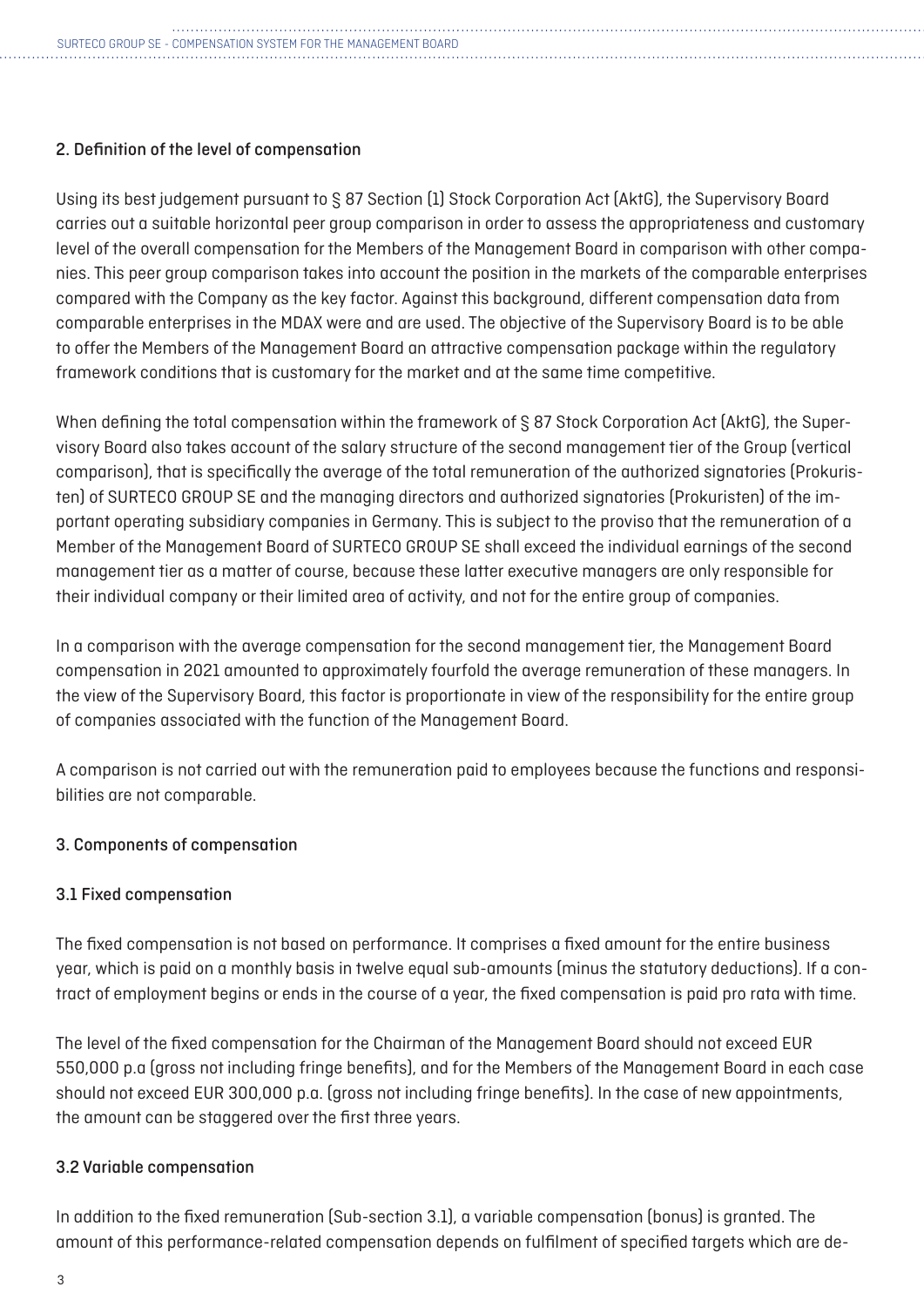fined in advance by the Supervisory Board in consultation with the Management Board for each business year. The following targets determine the amount of the variable compensation:

- Attainment of a specified EBITDA,
- Attainment of a specified free cash flow (FCF),
- Strategic goals,
- Sustainability targets.

The weighting of the individual targets for the total variable compensation and the individual defined targets are determined by the Supervisory Board using its best judgement.

EBITDA and free cash flow (in each case related to the Group) are key performance indicators for the financial success of the Company, which play a major role in determining the earnings and the corporate value. As part of target attainment for EBITDA and free cash flow (FCF), the Supervisory Board is entitled to take into account one-off influences such as the impacts of company acquisitions and restructuring measures by increasing or decreasing the bonus payment.

The Supervisory Board defines strategic goals and sustainability goals using its best judgement. Expanding the business in specific regions or products might be a strategic target, which the Management Board identifies as particularly important for the future growth of the Company. Sustainability targets may be, for example, environmental targets that take account of the future sustainability and macroeconomic responsibility of the Company. One example of this is limiting CO2 emissions, for example by increasing the proportion of renewable energy in procurement and production, and an improvement in energy efficiency.

The Supervisory Board defines the variable compensation on the basis of the level of attainment of individual targets for the relevant last business year. Target attainment for the financial performance indicators (EBITDA and free cash flow/FCF) is easily assessed from the accounting records of the Company. The Company's performance indicators can also generally be used to determine the strategic goals– for example, if the business is being expanded in specific regions the sales and income figures can be used for the relevant region. Target attainment for sustainability goals can also be identified using the reports of the Company, e.g. the development of CO2 emissions from the relevant environmental reports. In other cases or to the extent that definition is not possible on the basis of documented figures, the Supervisory Board reaches a decision using its best judgment.

The Supervisory Board assesses the targets and target attainment in each case individually; there is no offsetting between the targets.

When defining targets, the Supervisory Board is permitted to distinguish between the Chairman of the Management Board and the other Members of the Management Board. Within the weighting defined by it, the Supervisory Board can provide for a payment depending on the level of target attainment (proportionate bonus for attainment of a defined percentage of the relevant target).

The variable compensation is thereby partly based on financial performance indicators (EBITDA and free cash flow), i.e. on the annual business result of the Company. The compensation increases as EBITDA or free cash flow increases. It is self-evident that the Members of the Management Board will be motivated by these incentives to increase earnings because they in turn participate directly through their variable compensa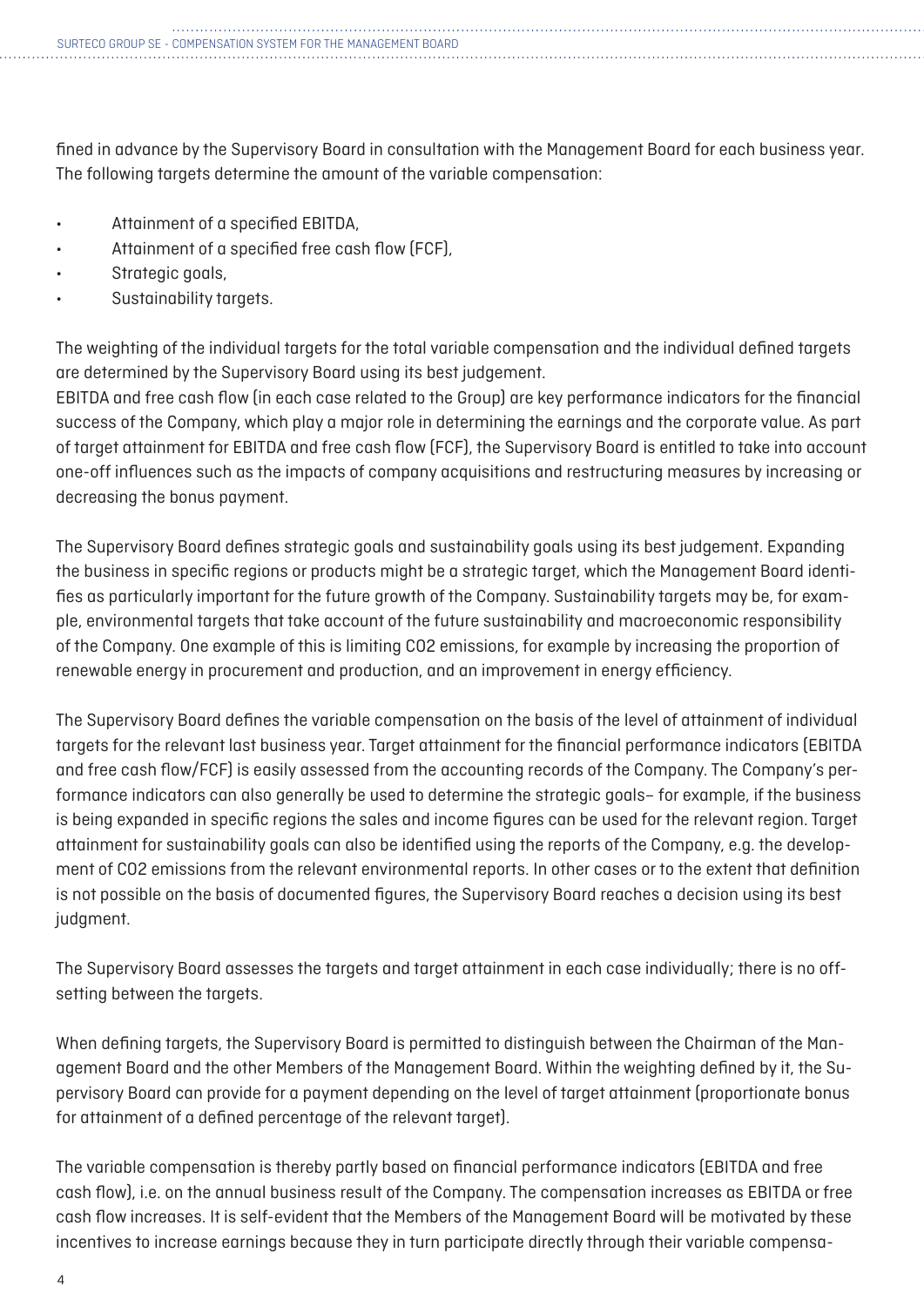tion. Earnings are relevant for corporate value and simultaneously also for the dividend and hence also in the interests of the shareholders for a (sustainable) increase in value of their shareholding. The two other goals complement the targets derived from the financial performance indicators with other elements. They include strategic goals and sustainability goals which reflect the longer-term development of the Company within its environment and are not solely based on a short-term result. As a consequence, short and medium-term, as well as long-term targets are relevant for calculation of the bonuses.

No provision is made for other personal targets and criteria in the compensation system.

As a result of the absolute upper limit (below Sub-section 4) now defined pursuant to § 87a Section (1) Sentence 2 No. 1 Stock Corporation Act (AktG) and the upper limit for fixed compensation (above Sub-section 1), an upper limit is also defined for variable compensation in the contracts of service because this varies within the bandwidth of fixed compensation (including fringe benefits) and the absolute upper limit.

The long-term component promoted in § 87 Section (1) Stock Corporation Act (AktG) is ensured in the case of the compensation for the Management Board of the Company by initially only paying out 50 % of the bonus for business year 01 initially (after the Annual General Meeting which decides on the appropriation of profit for the relevant completed business year). The following procedure is then adopted for paying out the remaining 50 %:

- The sum amounting to 50 % of the bonus amount is payable with the value date on the day of the Annual General Meeting of SURTECO GROUP SE which passes a resolution on the discharge of the Management Board for year 03. When the bonuses for the business years 01, 02 and 03 (referred to as "reference period below), calculated and defined on the basis of the above principles, are on average higher or lower than the bonus amount for the business year 01, the 50 % payment amount is reduced or increased by the percentage by which the average bonus for the reference period is below or above the bonus for the year 01. However, the amount paid out is never negative.
- If a contract of service for a Member of the Management Board ends in the current business year 01, the calculations for the bonus for the business years 01, 02 and 03 are nevertheless to be carried out exclusively for purposes of the payout of the remaining bonus for the business year 01 in business year 04. However, in this case there shall be no further payout of bonuses for the business years 02 and 03. The calculation principles outlined above apply correspondingly if the employment relationship is terminated in the following years (business year 02 and subsequently).
- The Supervisory Board can conclude a deviation from the aforementioned multi-year assessment basis, if particular reasons justify this, namely in the case of acquisition of companies or in the case of restructuring measures, and for ending the activity of the Member of the Management Board for the Company.

"Business year 01" is the business year for which the bonus is defined. "Business years 02", "03" and "04" are the subsequent business years following business year 01.

If the contract of service comes to an end, the Member of the Management Board can request that any retentions of bonuses currently in existence at this point in time are paid out to him, less an amount of 10 %. However, the amount to be paid out in this way must not be higher than the payment amount which is calculated for the last reference period already completed on the date of leaving. This regulation takes into account the fact that the former Member of the Management Board can no longer influence the results of subsequent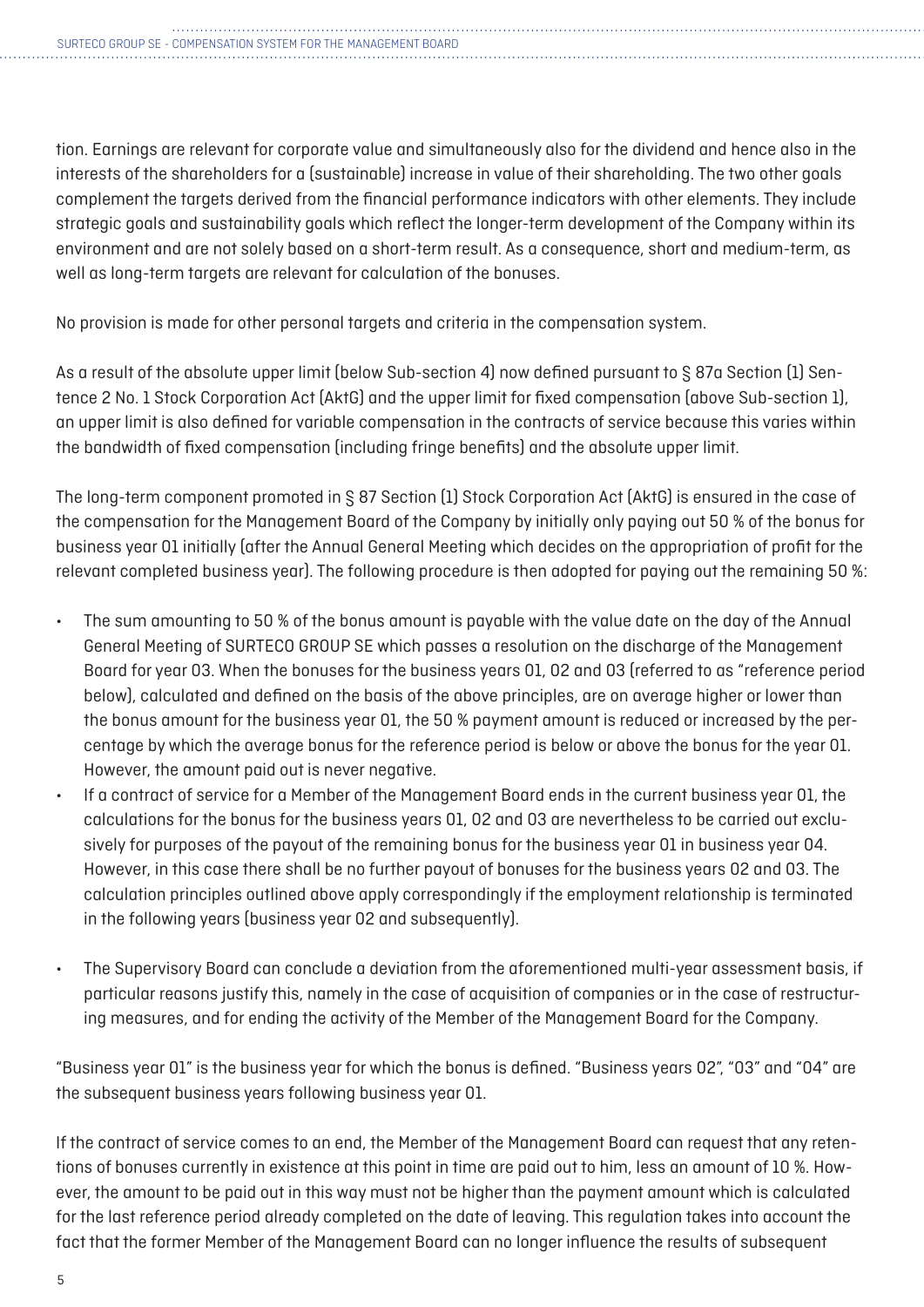years. On the other hand, the deduction of 10 % ensures that the Member of the Management Board to this extent participates on the basis of a lump-sum amount in the future risks, the foundation of which may well have been laid during his period of office, if the Board Member already desires a payment of the retention amount on his departure.

In the view of the Supervisory Board, the above regulation provides an appropriate arrangement in order on the one hand to satisfy the long-term component required under statutory regulations, while at the same time not simply aligning the motivation of the Management Board with long-term perspectives but also retaining focus on the short-term result of the Company and the dividend.

There will be no variable compensation payments beyond the variable compensation described above, in particular no share-based variable compensation arrangements (share option plans).

# 3.3 Fringe benefits

Apart from making available communication and work resources, fringe benefits include the provision of a vehicle in the executive class, which can also be used for private purposes, the premiums for accident and death-benefit life insurance policies, a hospital daily benefit insurance and a financial loss liability insurance (D&O insurance). Furthermore, allowances such as supplements for rental payments and journeys home may be granted in cases where Members of the Management Board relocate their main domicile to one of the Group's locations.

Out-of-pocket expenses incurred by a Member of the Management Board in the exercise of their activities (e.g. travel costs and subsistence expenses) will be reimbursed in accordance with the relevant guidelines applicable in the Company.

There is no occupational pension scheme for Members of the Management Board at the Company. However, the Supervisory Board can grant payments to a Member of the Management Board for the establishment or continuation of their own pension provision, particularly if this appears to be necessary in order to attract qualified managers to the Company, who had a corresponding arrangement in their previous contracts of services and expect a continuation at the Company.

# 4. Definition of a maximum compensation for the Members of the Management Board

The maximum compensation (fixed salary including all fringe benefits and variable compensation) should not exceed a total amount of EUR 3,500,000 p.a. for the Chairman of the Management Board and a total amount of EUR 1,250,000 p.a. in each case for each additional Member of the Management Board. The maximum compensation can deviate from the defined maximum compensation in the first year when a new Member of the Management Board commences their term of office, insofar as the Supervisory Board grants payments to the new Member of the Management Board as compensation for missed payments from the previous employment relationship as a result of taking up their new office. In this case, the maximum remuneration increases by up to 30 % only for this single business year.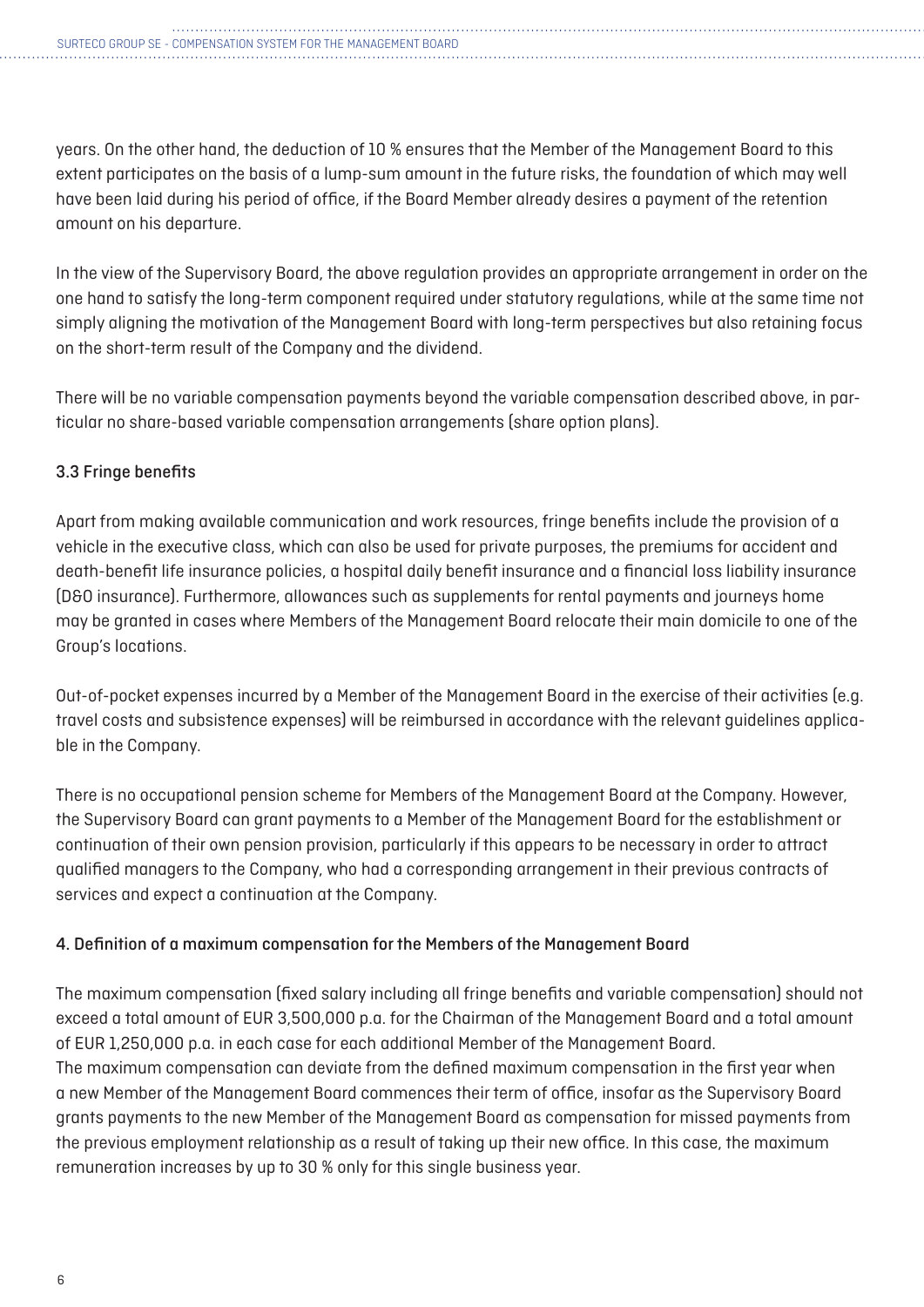# 5. Terms and special arrangements

When appointing new Members of the Management Board and for the term of the contracts for the Members of the Management Board, the Supervisory Board observes the provisions of corporate law defined under § 84 Stock Corporation Act (AktG) and the recommendations of the German Corporate Governance Code (DCGK). In the case of a first-time appointment to the Management Board, the duration of the appointment and the term of the contract of service is generally for three years. In the case of reappointments or an extension of the term of office, the maximum duration of the contract of service is five years (§ 84 Section (1) Sentence 1 Stock Corporation Act (AktG)). The contracts of service do not provide for any ordinary notice of termination. The right of both sides to serve extraordinary notice of termination is not affected.

If temporary incapacity for work occurs as a result of illness, accident or for other reasons not the responsibility of the Member of the Management Board, the fixed salary will continue to be paid for a period of maximally 12 months, at the longest until the end of the contract of service. If the fixed salary is suspended, the Company is also entitled to correspondingly reduce appropriately the variable compensation or its assessment basis for the relevant business year. If a Member of the Management Board becomes permanently incapacitated during the term of the contract of employment, the contract of service will end at the close of the calendar quarter in which the permanent incapacity for work is established.

In the case of death, the surviving dependents of the Member of the Management Board are entitled to continue to receive payment of the fixed salary for the month of death and for a maximum period of six months afterwards.

A post-contractual prohibition on competition can be agreed with Members of the Management Board for the period of maximum two years, if the Supervisory Board believes in its best judgement this to be expedient in view of the functions, knowledge and experience of the Member of the Management Board, their personal situation and the risk situation for the Company. An appropriate compensation (ex-gratia compensation) is granted for the period of the post-contractual competition prohibition in the annual amount of 50 % of the contractual payments last received.

Any payments to the Member of the Management Board in the case of premature termination of the activity on the Member of the Management Board should not exceed the value of two annual compensation payments (severance cap) and should not remunerate a period longer than the residual term of the contract of service. Any severance payments should be offset with ex-gratia compensation payments for a post-contractual prohibition on competition.

No special arrangements for a change of control or promises of redundancy payments are made.

The Members of the Management Board are entitled to maximum annual leave of 30 days.

#### 6. No clawback clauses

Clauses by which the return of compensation components can be effected under certain conditions (known as "claw-back" clauses) are not a constituent element of the compensation system. Clauses of this nature are not required pursuant to § 87a Stock Corporation Act (AktG) (Poelzig, NZG 2020, 41, 44) and currently are not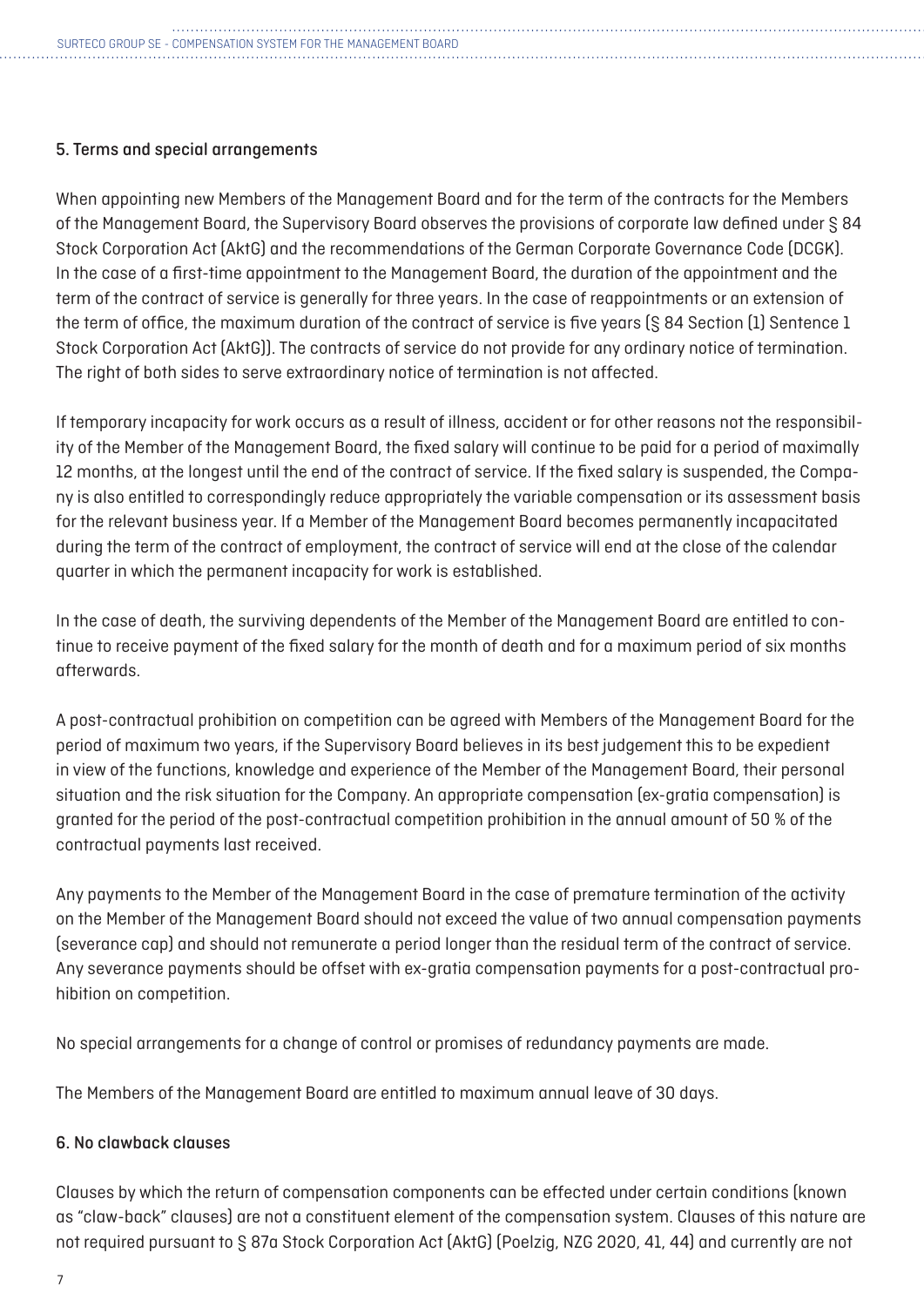in accordance with the market standard. Furthermore, there is no obligation within the framework of § 87 Section (1) Stock Corporation Act (AktG) (also Löbbe/Fischbach, AG 2019, 373, 377). If clauses of this nature were proposed, the prerequisites would have to be precisely defined in advance, under which the return of payments made by the Company can be requested from the Member of the Management Board. Clauses of this type can be associated with significant legal uncertainties. The Supervisory Board is therefore of the opinion that retention of part of the variable compensation (long-term component) already takes account of objective of this type of clause and that comparable legal risks are not associated with such a retention. If there are any breaches of obligations incumbent on a Member of the Management Board, the Supervisory Board would be required independently to pursue any existing claims relating to compensation for damages against the Member of the Management Board pursuant to § 93 Section (2) Stock Corporation Act (AktG).

# 7. Deviations

At the proposal of the Personnel Committee, the Supervisory Board can temporarily deviate from the components of the compensation system (§ 87 Section (2) Sentence 2 Stock Corporation Act (AktG)), if this is necessary in the interest of the long-term wellbeing of the Company. Exceptional developments include extraordinary and far-reaching changes in the economic situation (for example, a serious economic crisis), which renders the original financial incentives for the compensation system redundant, provided that these changes or their concrete effects were not foreseeable. Generally unfavourable market developments are not deemed to be extraordinary developments. The components of the compensation system from which deviations are permitted are the procedure, the arrangements governing compensation structure and level of compensation, and the individual compensation components (amount and structure of the fixed and variable compensation) including the upper limits. If an adjustment of the existing compensation components is not sufficient in order to reinstate the incentive effect of the compensation for the Member of the Management Board, the Supervisory Board has the right in the event of extraordinary developments under the same prerequisites to grant additional compensation components on a temporary basis. A deviation from or supplement to the compensation components is only possible on the basis of a corresponding resolution passed by the Supervisory Board in respect of a proposal submitted by the Personnel Committee, which identifies the extraordinary circumstances and the necessity for a deviation or a supplement.

# 8. Appraisal

The Personnel Committee of the Supervisory Board regularly reviews the compensation system, particularly when there are changes in the Management Board. In the course of such reviews, the Personnel Committee will analyze whether the compensation system – in particular taking into account the development of comparable companies listed on the stock exchange – is appropriate for the Company and will enable it in future to attract qualified managers for the Company in future. As appropriate, the Personnel Committee will submit appropriate proposals to the Supervisory Board for an adjustment of the compensation system.

# 9. Disclosures pursuant to § 87a Section (1) Sentence 2 Sub-sections 1 to 11 Stock Corporation Act (AktG)

The disclosures relating to the compensation system pursuant to § 87a Section (1) Sentence 2 Sub-sections 1 to 11 Stock Corporation Act (AktG) can be summarized in a table as outlined below. Disclosures relating to Sub-sections 2 to 11 are only necessary to the extent that the corresponding contents of the compensation system are used in SURTECO GROUP SE: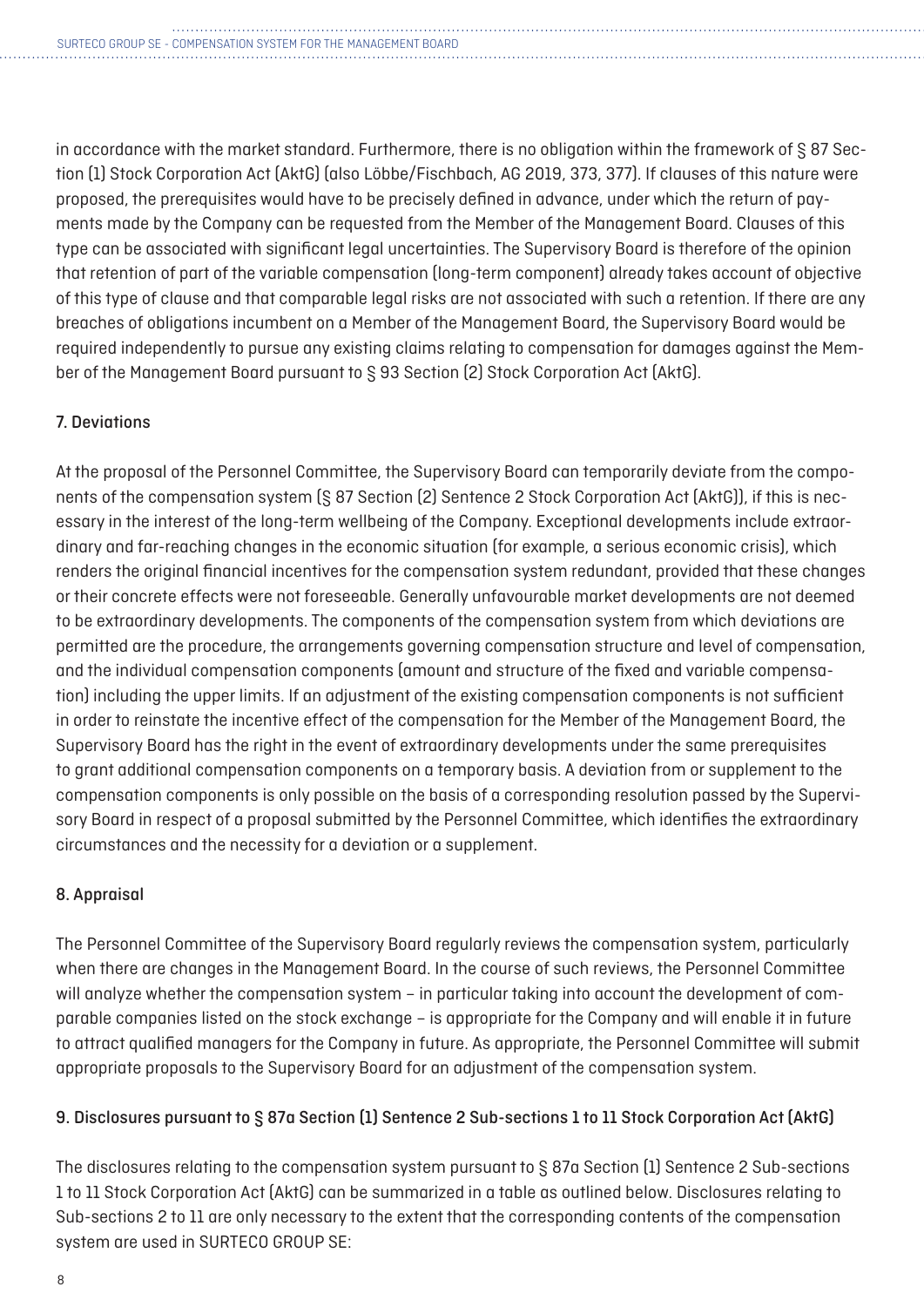| § 87a Section         | Content of the compensation                                                                                                       | Compensation system of SURTECO GROUP SE                                                                                                                                                                                                                                                                                                                                                                                                                                                                                                                                                                                                                                                                                                                                                                                                                                                                                                                                                                                                                                                                                                                                                                                                                                                                                                                                                                                                                                                                                                                                                                                                       |
|-----------------------|-----------------------------------------------------------------------------------------------------------------------------------|-----------------------------------------------------------------------------------------------------------------------------------------------------------------------------------------------------------------------------------------------------------------------------------------------------------------------------------------------------------------------------------------------------------------------------------------------------------------------------------------------------------------------------------------------------------------------------------------------------------------------------------------------------------------------------------------------------------------------------------------------------------------------------------------------------------------------------------------------------------------------------------------------------------------------------------------------------------------------------------------------------------------------------------------------------------------------------------------------------------------------------------------------------------------------------------------------------------------------------------------------------------------------------------------------------------------------------------------------------------------------------------------------------------------------------------------------------------------------------------------------------------------------------------------------------------------------------------------------------------------------------------------------|
| (1) Sentence 2        | system in accordance with the                                                                                                     |                                                                                                                                                                                                                                                                                                                                                                                                                                                                                                                                                                                                                                                                                                                                                                                                                                                                                                                                                                                                                                                                                                                                                                                                                                                                                                                                                                                                                                                                                                                                                                                                                                               |
| <b>Stock Corpora-</b> | law (Sub-sections 2 to 11 only                                                                                                    |                                                                                                                                                                                                                                                                                                                                                                                                                                                                                                                                                                                                                                                                                                                                                                                                                                                                                                                                                                                                                                                                                                                                                                                                                                                                                                                                                                                                                                                                                                                                                                                                                                               |
| tion Act (AktG)       | insofar as used in the affected                                                                                                   |                                                                                                                                                                                                                                                                                                                                                                                                                                                                                                                                                                                                                                                                                                                                                                                                                                                                                                                                                                                                                                                                                                                                                                                                                                                                                                                                                                                                                                                                                                                                                                                                                                               |
|                       | company)                                                                                                                          |                                                                                                                                                                                                                                                                                                                                                                                                                                                                                                                                                                                                                                                                                                                                                                                                                                                                                                                                                                                                                                                                                                                                                                                                                                                                                                                                                                                                                                                                                                                                                                                                                                               |
| 1.                    | Definition of a maximum com-<br>pensation for the Members of<br>the Management Board                                              | For the Chairman of the Management Board: EUR 3,500,000 p.a., and<br>for each Member of the Management Board in each case EUR 1,250,000 p.a.<br>(see Sub-section 4 of the compensation system).<br>The maximum compensation can deviate from the defined maximum com-<br>pensation in the first year when a new Member of the Management Board<br>commences their term of office, if the Supervisory Board in exceptional<br>cases grants payments to the new Member of the Management Board as<br>compensation for missed payments from the previous employment rela-<br>tionship as a result of taking up their new office. In this case, the maximum<br>remuneration increases by up to 30 % only for this single business year.                                                                                                                                                                                                                                                                                                                                                                                                                                                                                                                                                                                                                                                                                                                                                                                                                                                                                                           |
| 2.                    | Contribution of the compensa-<br>tion for promoting the business<br>strategy and for the long-term<br>development of the Company; | The compensation is intended to motivate Members of the Management<br>Board - who are employed as third-party managers, not as proprietors<br>of the enterprise - to increase the income and the corporate value of the<br>Company and thereby to generate an attractive return for shareholders. The<br>focus here is not simply on the short-term success of the Company but also<br>on the increase in corporate value over the medium and long term, which<br>will benefit the shareholders, the employees and the business partners<br>of the Company. On the one hand, this requires a fixed salary component<br>and fringe benefits, which takes into account the role of the Member of the<br>Management Board as a third-party manager, counteracts the exposure<br>to disproportionate risks and compensates for economic disadvantages<br>that are associated with the activity of a Board Member. On the other hand,<br>the motivation to increase the corporate value is influenced primarily by<br>the variable component of the compensation, which is linked to EBITDA of<br>the enterprise, the free cash flow (FCF), strategic goals and sustainability<br>goals). In the opinion of the Supervisory Board, this kind of mix of fixed and<br>variable salary components has proven to be very satisfactory. Accordingly,<br>the compensation is comprised of the following three components:<br>Fixed compensation (Sub-section 3.1 of the compensation system),<br>Variable compensation (Sub-section 3.2 of the compensation system)<br>$\bullet$<br>and<br>Fringe benefits (Sub-section 3.3 of the compensation system). |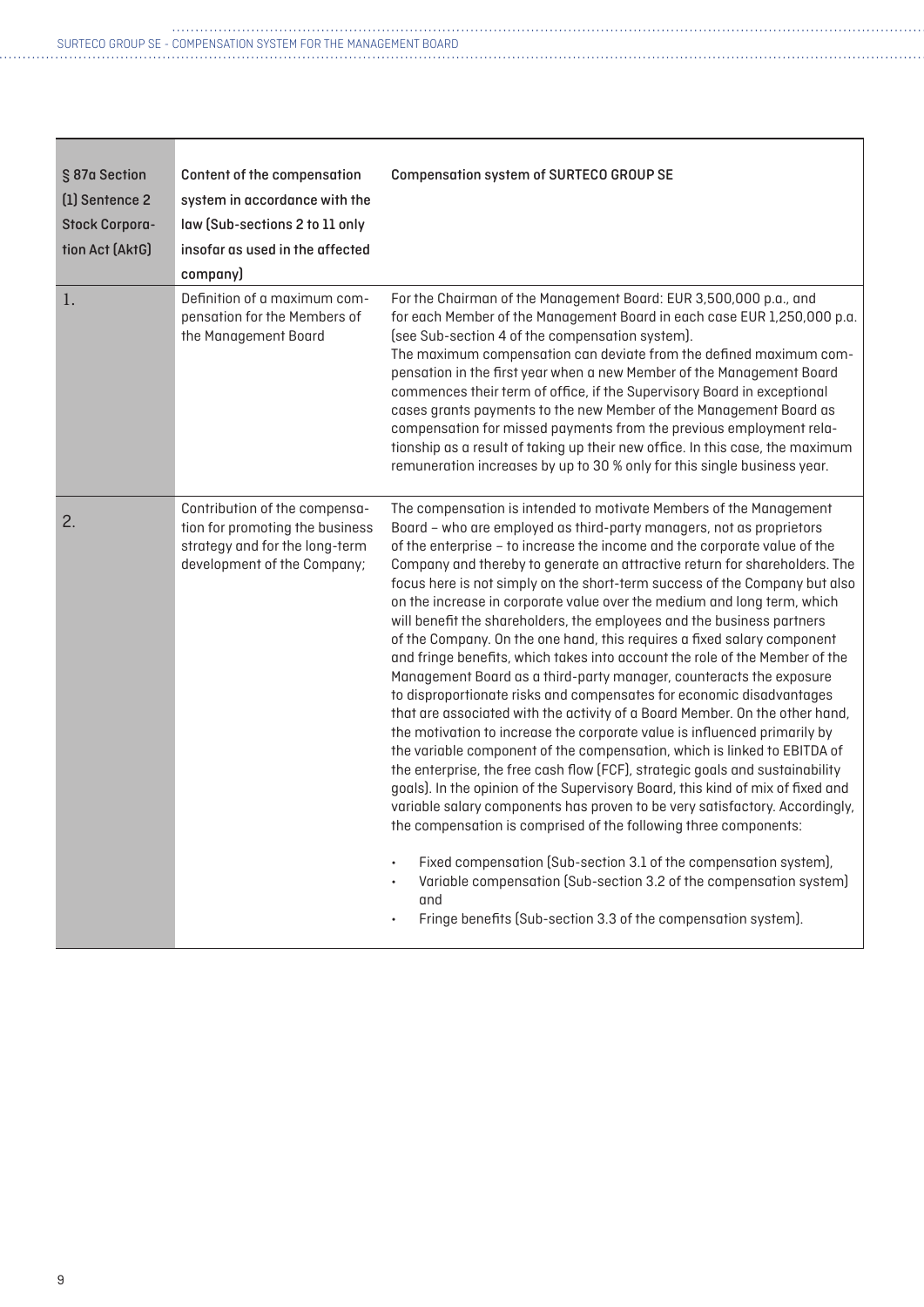| § 87a Section         | Content of the compensation                                                                                      | <b>Compensation system of SURTECO GROUP SE</b>                                                                                                                                                                                                                                                                                                                                                                                                                                                                                                                                                                                                                                                                                                                                                                                                                                                                                                     |
|-----------------------|------------------------------------------------------------------------------------------------------------------|----------------------------------------------------------------------------------------------------------------------------------------------------------------------------------------------------------------------------------------------------------------------------------------------------------------------------------------------------------------------------------------------------------------------------------------------------------------------------------------------------------------------------------------------------------------------------------------------------------------------------------------------------------------------------------------------------------------------------------------------------------------------------------------------------------------------------------------------------------------------------------------------------------------------------------------------------|
| [1] Sentence 2        | system in accordance with the                                                                                    |                                                                                                                                                                                                                                                                                                                                                                                                                                                                                                                                                                                                                                                                                                                                                                                                                                                                                                                                                    |
| <b>Stock Corpora-</b> | law (Sub-sections 2 to 11 only                                                                                   |                                                                                                                                                                                                                                                                                                                                                                                                                                                                                                                                                                                                                                                                                                                                                                                                                                                                                                                                                    |
| tion Act (AktG)       | insofar as used in the affected                                                                                  |                                                                                                                                                                                                                                                                                                                                                                                                                                                                                                                                                                                                                                                                                                                                                                                                                                                                                                                                                    |
|                       | company)                                                                                                         |                                                                                                                                                                                                                                                                                                                                                                                                                                                                                                                                                                                                                                                                                                                                                                                                                                                                                                                                                    |
| 3.                    | All fixed and variable compen-<br>sation components and their<br>relevant relative share in the<br>remuneration; | Fixed compensation (Sub-section 3.1 of the compensation system):<br>Chairman of the Management Board: maximum EUR 550,000 p.a.<br>Members of the Management Board: in each case maximum EUR<br>300,000 p.a.                                                                                                                                                                                                                                                                                                                                                                                                                                                                                                                                                                                                                                                                                                                                        |
|                       |                                                                                                                  | Variable compensation (Sub-section 3.2 of the compensation system):<br>Variable compensation on the basis of attainment of specified targets<br>(development of EBITDA and free cash flow/FCF - in each case related to<br>the Group, strategic goals and sustainability goals). The Supervisory Board<br>defines the strategic goals and the sustainability goals, and the individual<br>target parameters and the proportion of the individual goal in the total<br>variable compensation in accordance with its best judgement.                                                                                                                                                                                                                                                                                                                                                                                                                 |
|                       |                                                                                                                  | Other compensation components (Sub-section 3.3 of the compensation<br>system):<br>Communication and work resources, company car, premiums for accident<br>and death-benefit life insurance policies, supplements for rental payments<br>and journeys home. As appropriate, allowance for own pension provision.<br>Reimbursement of out-of-pocket expenses in accordance with the relevant<br>guidelines of the Company.                                                                                                                                                                                                                                                                                                                                                                                                                                                                                                                           |
|                       |                                                                                                                  | Relative proportions of the compensation components in the compensa-<br>tion:                                                                                                                                                                                                                                                                                                                                                                                                                                                                                                                                                                                                                                                                                                                                                                                                                                                                      |
|                       |                                                                                                                  | Chairman of the Management Board:                                                                                                                                                                                                                                                                                                                                                                                                                                                                                                                                                                                                                                                                                                                                                                                                                                                                                                                  |
|                       |                                                                                                                  | Fixed salary: 20 - 40 %<br>Variable compensation: 60 to 80 %<br>Fringe benefits: 1 to 3 %                                                                                                                                                                                                                                                                                                                                                                                                                                                                                                                                                                                                                                                                                                                                                                                                                                                          |
|                       |                                                                                                                  | Members of the Management Board:<br>Fixed salary: maximum 20 to 40 %<br>Variable compensation: 60 to 80 %<br>Fringe benefits: 1 to 3 %                                                                                                                                                                                                                                                                                                                                                                                                                                                                                                                                                                                                                                                                                                                                                                                                             |
|                       |                                                                                                                  | The above percentages are based on several assumptions: (i) utilization<br>of the upper limits for fixed compensation, (ii) complete utilization of the<br>absolute upper limits (Sub-section 4 of the compensation system) by the<br>level of variable compensation and (iii) the assumption that no allowance<br>has been granted for pension provision with the scope of fringe benefits. If<br>the upper limit is not utilized and/or an allowance for pension provision is<br>granted, the proportion of variable compensation in the total compensation<br>is reduced accordingly. Conversely, the share of variable compensation can<br>increase if the amount of the fixed compensation does not reach the upper<br>limit envisaged for it. Moreover, the percentages change if the upper limit in<br>the concrete contract of service is defined at a lower level than the amount<br>defined in Sub-section 4 of the compensation system. |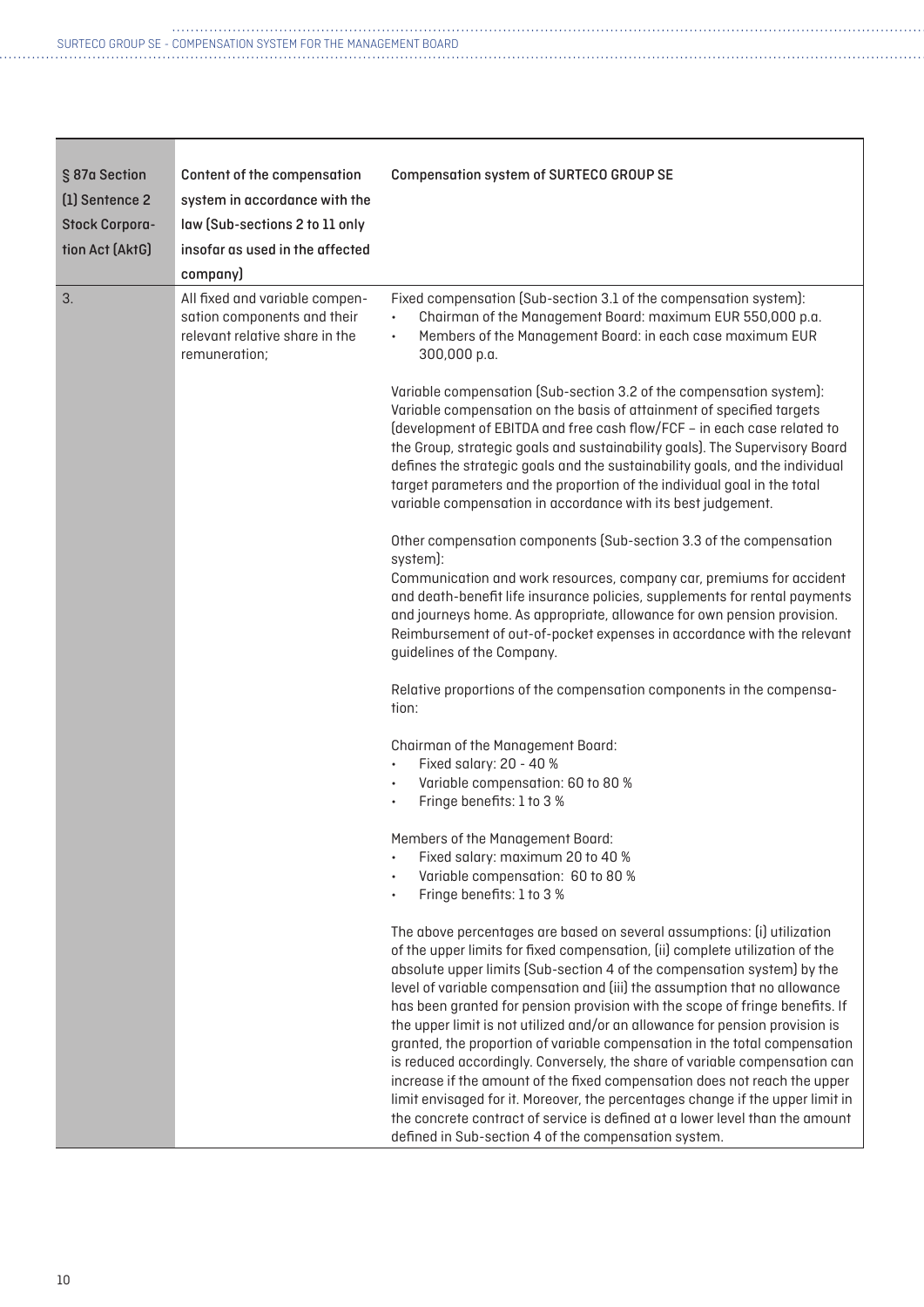| ATION SYSTEM FOR THE MANAGEMENT BOARI |  |  |
|---------------------------------------|--|--|
|---------------------------------------|--|--|

| § 87a Section         | Content of the compensation                                                                                        | <b>Compensation system of SURTECO GROUP SE</b>                                                                                                                                                                                                                                                                                                                                                                                                                                                                                                                                                                                                                                                                                                                                                                                                                                                                                                                                                                                                                                                                                                                                                                                                                                                                                                                                                                                                                                                                                                                                                                                                                                                                                                                                                                                                                                                                                                                                                                                                                                                                                                                                                                                                                                                                                                                                                                                                                                                                                                                                                                                                                                                                                                                                                                                                                                                                                                                                                                                                                                      |
|-----------------------|--------------------------------------------------------------------------------------------------------------------|-------------------------------------------------------------------------------------------------------------------------------------------------------------------------------------------------------------------------------------------------------------------------------------------------------------------------------------------------------------------------------------------------------------------------------------------------------------------------------------------------------------------------------------------------------------------------------------------------------------------------------------------------------------------------------------------------------------------------------------------------------------------------------------------------------------------------------------------------------------------------------------------------------------------------------------------------------------------------------------------------------------------------------------------------------------------------------------------------------------------------------------------------------------------------------------------------------------------------------------------------------------------------------------------------------------------------------------------------------------------------------------------------------------------------------------------------------------------------------------------------------------------------------------------------------------------------------------------------------------------------------------------------------------------------------------------------------------------------------------------------------------------------------------------------------------------------------------------------------------------------------------------------------------------------------------------------------------------------------------------------------------------------------------------------------------------------------------------------------------------------------------------------------------------------------------------------------------------------------------------------------------------------------------------------------------------------------------------------------------------------------------------------------------------------------------------------------------------------------------------------------------------------------------------------------------------------------------------------------------------------------------------------------------------------------------------------------------------------------------------------------------------------------------------------------------------------------------------------------------------------------------------------------------------------------------------------------------------------------------------------------------------------------------------------------------------------------------|
| [1] Sentence 2        | system in accordance with the                                                                                      |                                                                                                                                                                                                                                                                                                                                                                                                                                                                                                                                                                                                                                                                                                                                                                                                                                                                                                                                                                                                                                                                                                                                                                                                                                                                                                                                                                                                                                                                                                                                                                                                                                                                                                                                                                                                                                                                                                                                                                                                                                                                                                                                                                                                                                                                                                                                                                                                                                                                                                                                                                                                                                                                                                                                                                                                                                                                                                                                                                                                                                                                                     |
| <b>Stock Corpora-</b> | law (Sub-sections 2 to 11 only                                                                                     |                                                                                                                                                                                                                                                                                                                                                                                                                                                                                                                                                                                                                                                                                                                                                                                                                                                                                                                                                                                                                                                                                                                                                                                                                                                                                                                                                                                                                                                                                                                                                                                                                                                                                                                                                                                                                                                                                                                                                                                                                                                                                                                                                                                                                                                                                                                                                                                                                                                                                                                                                                                                                                                                                                                                                                                                                                                                                                                                                                                                                                                                                     |
| tion Act (AktG)       | insofar as used in the affected                                                                                    |                                                                                                                                                                                                                                                                                                                                                                                                                                                                                                                                                                                                                                                                                                                                                                                                                                                                                                                                                                                                                                                                                                                                                                                                                                                                                                                                                                                                                                                                                                                                                                                                                                                                                                                                                                                                                                                                                                                                                                                                                                                                                                                                                                                                                                                                                                                                                                                                                                                                                                                                                                                                                                                                                                                                                                                                                                                                                                                                                                                                                                                                                     |
|                       | company)                                                                                                           |                                                                                                                                                                                                                                                                                                                                                                                                                                                                                                                                                                                                                                                                                                                                                                                                                                                                                                                                                                                                                                                                                                                                                                                                                                                                                                                                                                                                                                                                                                                                                                                                                                                                                                                                                                                                                                                                                                                                                                                                                                                                                                                                                                                                                                                                                                                                                                                                                                                                                                                                                                                                                                                                                                                                                                                                                                                                                                                                                                                                                                                                                     |
| $\overline{4}$ .      | All financial and non-finan-<br>cial performance criteria for<br>granting variable compensation                    | Definition of the variable compensation on the basis of attainment of<br>targets defined in advance with the following components (and a weighting<br>within the total variable compensation defined by the Supervisory Board in                                                                                                                                                                                                                                                                                                                                                                                                                                                                                                                                                                                                                                                                                                                                                                                                                                                                                                                                                                                                                                                                                                                                                                                                                                                                                                                                                                                                                                                                                                                                                                                                                                                                                                                                                                                                                                                                                                                                                                                                                                                                                                                                                                                                                                                                                                                                                                                                                                                                                                                                                                                                                                                                                                                                                                                                                                                    |
|                       | components including                                                                                               | accordance with its best judgement):                                                                                                                                                                                                                                                                                                                                                                                                                                                                                                                                                                                                                                                                                                                                                                                                                                                                                                                                                                                                                                                                                                                                                                                                                                                                                                                                                                                                                                                                                                                                                                                                                                                                                                                                                                                                                                                                                                                                                                                                                                                                                                                                                                                                                                                                                                                                                                                                                                                                                                                                                                                                                                                                                                                                                                                                                                                                                                                                                                                                                                                |
|                       | an explanation of how<br>α.<br>these criteria contribute to<br>promotion of the goals in<br>accordance with number | <b>EBITDA</b><br>$\bullet$<br>free cash flow (FCF),<br>$\bullet$<br>Strategic goals<br>$\bullet$<br>Sustainability goals.<br>$\bullet$                                                                                                                                                                                                                                                                                                                                                                                                                                                                                                                                                                                                                                                                                                                                                                                                                                                                                                                                                                                                                                                                                                                                                                                                                                                                                                                                                                                                                                                                                                                                                                                                                                                                                                                                                                                                                                                                                                                                                                                                                                                                                                                                                                                                                                                                                                                                                                                                                                                                                                                                                                                                                                                                                                                                                                                                                                                                                                                                              |
|                       | 2, and<br>a presentation of methods<br>b.<br>used to identify the attain-<br>ment of the performance<br>criteria;  | The Supervisory Board assesses the target attainment in each case indivi-<br>dually; there is no offsetting with the results of other goals.<br>When defining the targets, the Supervisory Board is permitted to distinguish<br>between the Chairman of the Management Board and the other Members of<br>the Management Board. Within the weighting defined by it, the Supervisory<br>Board can provide for a payment depending on the level of target attain-<br>ment (proportionate bonus for attainment of a defined percentage of the<br>relevant target).<br>In the case of the financial performance indicators (EBITDA and FCF), the<br>Supervisory Board is entitled to take into account one-off influences (e.g.<br>the impacts of company acquisitions and restructuring measures) by<br>increasing or decreasing the bonus payments.<br>The variable compensation is thereby based on financial performance indi-<br>cators (EBITDA and free cash flow/FCF), i.e. on the annual business result<br>of the Company. The compensation increases as EBITDA or free cash flow<br>increases. It is self-evident that the Members of the Management Board<br>will be motivated by these incentives to increase earnings because they in<br>turn participate directly through their variable compensation. Earnings are<br>relevant for corporate value and simultaneously also for the dividend and<br>hence also in the interests of the shareholders for a (sustainable) increase<br>in value of their shareholding. The two other components (strategic goals,<br>sustainability goals) complement the targets derived from the financial<br>performance indicators by other factors. They therefore include goals which<br>reflect the longer-term development of the Company within its individual<br>environment and also take account of the macroeconomic responsibility of<br>the Company. As a result of the partly postponed payout (below Sub-section<br>5) and potential adjustment based on a multi-year assessment basis, the<br>necessary sustainability is ensured.<br>The Supervisory Board defines the variable compensation on the basis of<br>the target attainment for the relevant last business year.<br>Target attainment for the financial performance indicators (EBITDA and<br>free cash flow/FCF) is easily assessed from the accounting records of the<br>Company. The Company's performance indicators can also generally be<br>used to determine the strategic goals - if the business is being expanded in<br>specific regions or products the sales and income figures, for example, can<br>be used for the relevant region or product. Target attainment for sustaina-<br>bility goals can also be identified using the reports of the enterprise, e.g.<br>the development of CO <sub>2</sub> emissions from the relevant environmental reports.<br>In other cases or to the extent that definition is not possible on the basis<br>of documented figures, a definition is arrived at by the Supervisory Board<br>using its best judgment. |

ヿ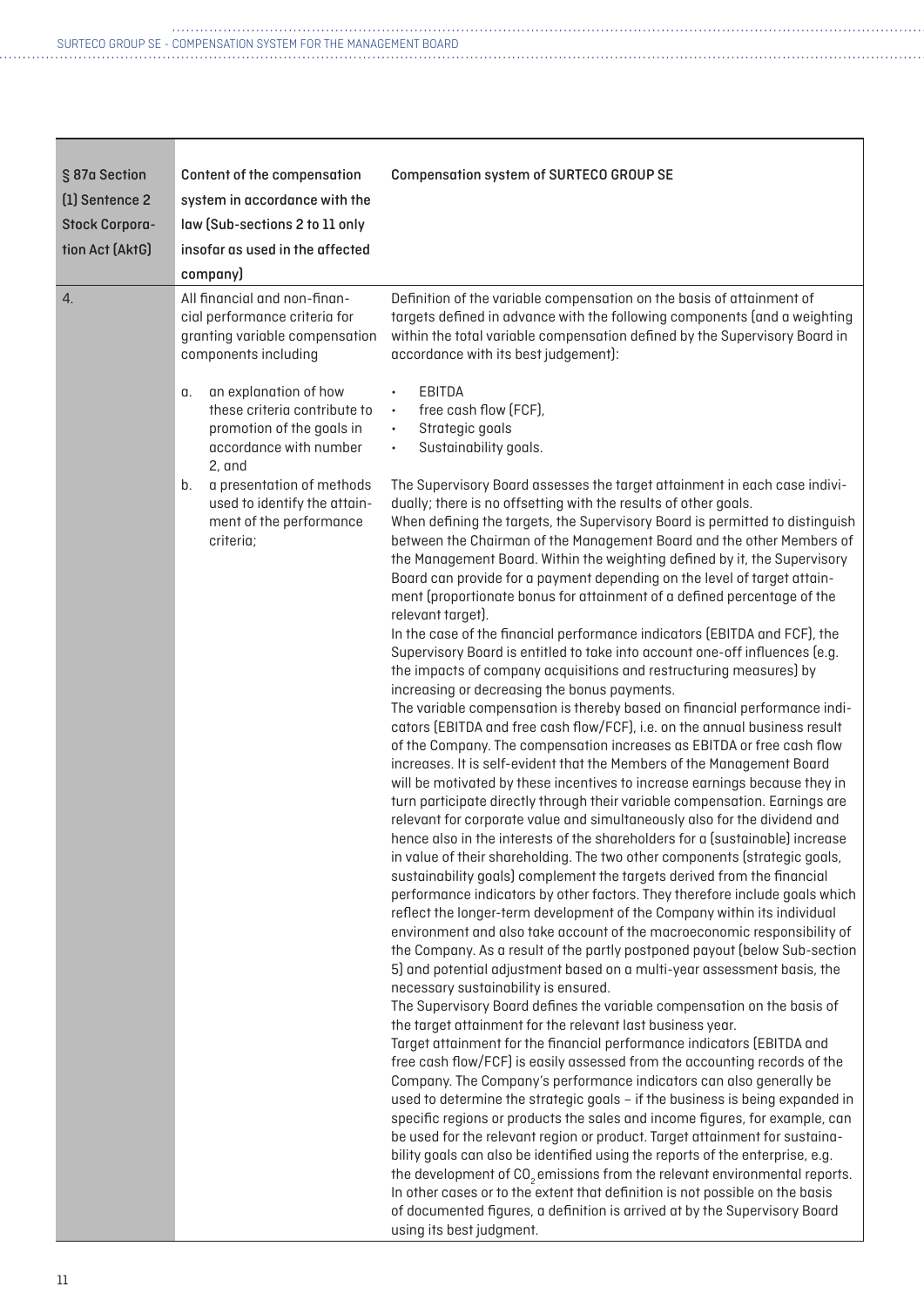| § 87a Section<br>(1) Sentence 2<br><b>Stock Corpora-</b><br>tion Act (AktG)<br>5. | Content of the compensation<br>system in accordance with the<br>law (Sub-sections 2 to 11 only<br>insofar as used in the affected<br>company)<br>Deferment periods for the pay-<br>out of compensation compo-<br>nents;                                                                                                                          | <b>Compensation system of SURTECO GROUP SE</b><br>50% retention of the variable compensation and payout after three years,<br>adjusted on the basis of average interim development of target attainment<br>- as described in Sub-section 3.2 of the compensation system.<br>The Supervisory Board can conclude a deviation from the aforementioned<br>multi-year assessment basis, if particular reasons justify this, namely in the<br>case of acquisition of companies or in the case of restructuring measures, |
|-----------------------------------------------------------------------------------|--------------------------------------------------------------------------------------------------------------------------------------------------------------------------------------------------------------------------------------------------------------------------------------------------------------------------------------------------|--------------------------------------------------------------------------------------------------------------------------------------------------------------------------------------------------------------------------------------------------------------------------------------------------------------------------------------------------------------------------------------------------------------------------------------------------------------------------------------------------------------------|
|                                                                                   |                                                                                                                                                                                                                                                                                                                                                  | and for ending the activity of the Member of the Management Board for the<br>Company.<br>If the contract of service comes to an end, the Member of the Management<br>Board can request that any retentions of bonuses currently in existence<br>at this point in time are paid out to him, less an amount of 10 %. However,<br>the amount to be paid out in this way must not be higher than the payment<br>amount which is calculated for the last reference period already completed<br>on the date of leaving.  |
| 6.                                                                                | Opportunities for the Company<br>to request repayment of variab-<br>le compensation components;                                                                                                                                                                                                                                                  | Only within the 50% retention (Sub-section 5 of this table) if corresponding<br>conditions are applicable. Furthermore, there is no claw-back clause, provi-<br>ded there is no breach of obligation and no claims pursuant to § 93 Section<br>[2] Stock Corporation Act (AktG) or breach of other statutory regulations<br>against the Member of the Management Board.                                                                                                                                            |
| 7.                                                                                | In the case of share-based<br>compensation:<br>periods and deadlines,<br>α.<br>the conditions for holding<br>b.<br>shares after acquisition<br>and<br>an explanation of how this<br>C.<br>compensation contributes<br>to promotion of the goals in<br>accordance with number 2;                                                                  | There is no share-based compensation.                                                                                                                                                                                                                                                                                                                                                                                                                                                                              |
| 8.                                                                                | in relation to compensation-re-<br>lated legal transactions:<br>the terms and prerequisites<br>α.<br>of their termination, inclu-<br>ding the individual periods<br>for notice of termination,<br>any promises of severance<br>b.<br>compensation payments<br>and<br>the main attributes of the<br>C.<br>pension and prepension<br>arrangements; | Members of the Management Board can be granted payments to finance<br>their own pension provision. Apart from this, there is no company pension<br>provision for Members of the Management Board.<br>There is no other provision for compensation-related legal transactions.                                                                                                                                                                                                                                      |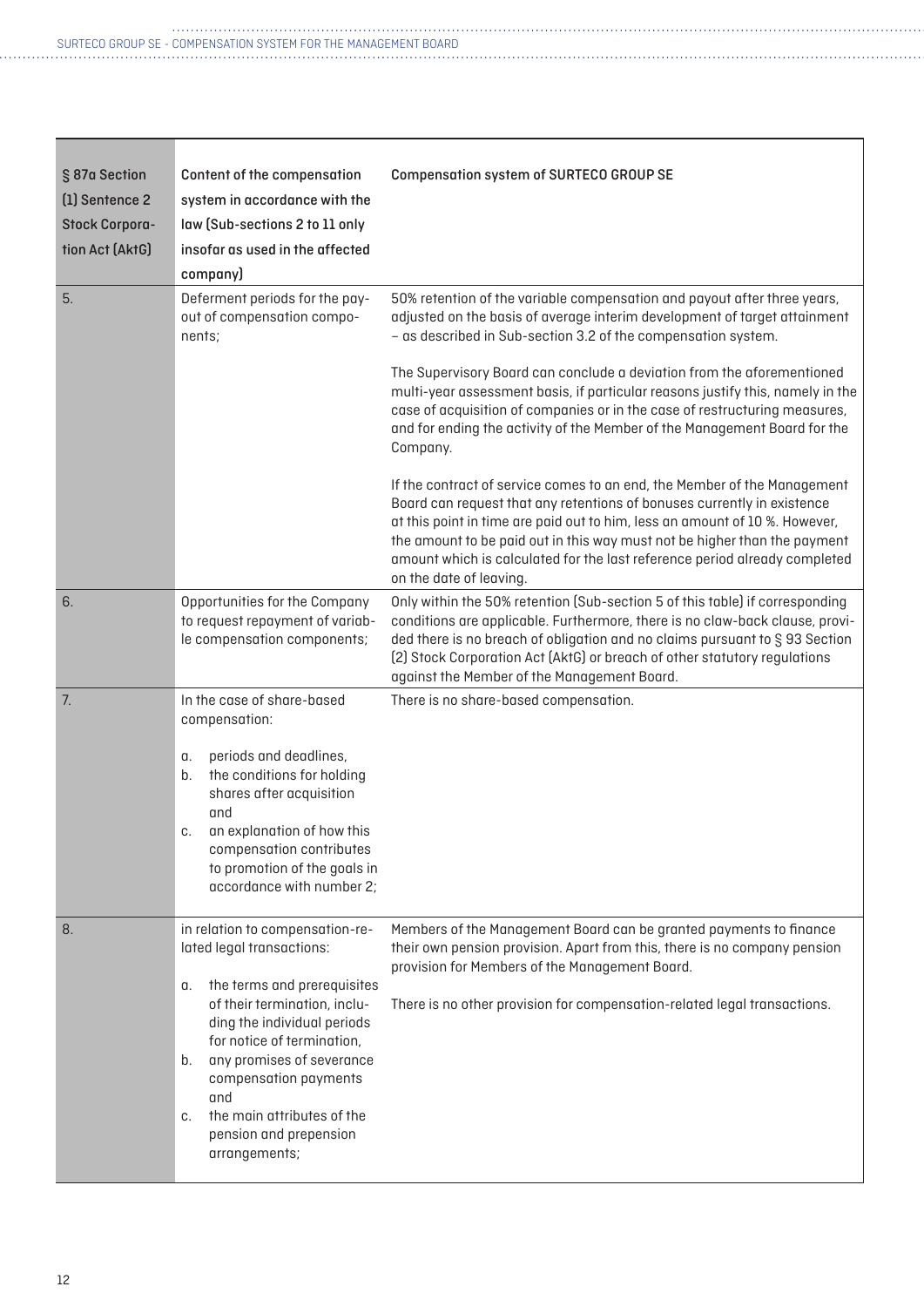×

| ISAHUN SYSTEM FUR THE MANAGEMENT BUARI |
|----------------------------------------|
|----------------------------------------|

| § 87a Section<br>(1) Sentence 2<br><b>Stock Corpora-</b><br>tion Act (AktG)<br>9. | Content of the compensation<br>system in accordance with the<br>law (Sub-sections 2 to 11 only<br>insofar as used in the affected<br>company)<br>Explanation of how the com-<br>pensation and employment<br>conditions of the employee<br>were taken account of in defi-<br>ning the compensation system,<br>including an explanation of<br>which circle of employees was<br>included; | <b>Compensation system of SURTECO GROUP SE</b><br>When defining the total compensation, the Supervisory Board took account<br>of the salary structure of the second management tier of the Group, that is<br>specifically the average of the total remuneration of the managing directors<br>and the authorized signatories (Prokuristen) of the important operating<br>subsidiary companies of the Group in Germany. The remuneration of a<br>Member of the Management Board of SURTECO GROUP SE shall exceed the<br>individual earnings of this group of people as a matter of course, because<br>these managing directors and executive employees are only responsible for<br>their individual company or sub-functions, and do not bear responsibility for<br>the entire group of companies. In a comparison with the average compen-                                                                                                                                                                                                                                                                                                                                                                                                                                                                                                                                                                                                                                                                                                                                              |
|-----------------------------------------------------------------------------------|----------------------------------------------------------------------------------------------------------------------------------------------------------------------------------------------------------------------------------------------------------------------------------------------------------------------------------------------------------------------------------------|----------------------------------------------------------------------------------------------------------------------------------------------------------------------------------------------------------------------------------------------------------------------------------------------------------------------------------------------------------------------------------------------------------------------------------------------------------------------------------------------------------------------------------------------------------------------------------------------------------------------------------------------------------------------------------------------------------------------------------------------------------------------------------------------------------------------------------------------------------------------------------------------------------------------------------------------------------------------------------------------------------------------------------------------------------------------------------------------------------------------------------------------------------------------------------------------------------------------------------------------------------------------------------------------------------------------------------------------------------------------------------------------------------------------------------------------------------------------------------------------------------------------------------------------------------------------------------------|
|                                                                                   |                                                                                                                                                                                                                                                                                                                                                                                        | sation for the second management tier, the Management Board compensa-<br>tion (status: 2021) amounts to approximately fourfold the average remu-<br>neration of these managers. In the opinion of the Supervisory Board, this<br>factor is not disproportionate in view of the responsibility associated with<br>the function of the Management Board covering the entire Company.<br>A comparison is not carried out with the remuneration paid to employees<br>because the functions and responsibilities are not comparable.                                                                                                                                                                                                                                                                                                                                                                                                                                                                                                                                                                                                                                                                                                                                                                                                                                                                                                                                                                                                                                                        |
| 10.                                                                               | Presentation of the procedure<br>for defining and implementing,<br>as well as reviewing the com-<br>pensation system including the<br>role of any affected committees<br>and the measures for avoidan-<br>ce and handling of conflicts of<br>interest;                                                                                                                                 | The Personnel Committee prepares the regular review of the compensa-<br>tion system for the Members of the Management Board by the Supervisory<br>Board, particularly when there are changes in the Management Board. In<br>the course of such reviews, the Personnel Committee will analyze whether<br>the compensation system - in particular taking into account the develop-<br>ment of comparable companies listed on the stock exchange - is appro-<br>priate for the Company and will enable it to attract qualified managers for<br>the Company in future.<br>If there are significant changes but at least every four years, the compen-<br>sation system shall be re-submitted to the Annual General Meeting for<br>approval. If the Annual General Meeting does not approve the relevant com-<br>pensation system submitted for a vote, a reviewed compensation system<br>shall be submitted at the latest to the next ordinary Annual General Meeting<br>for a vote on a resolution.<br>In respect of the avoidance of potential conflicts of interest, the Members of<br>the Supervisory Board and all other committees must inform the Supervi-<br>sory Board of any conflicts of interest. In this case, the relevant Members<br>of the Supervisory Board do not participate in deliberations relating to the<br>relevant Agenda Items in the Supervisory Board and in the relevant commit-<br>tees. If the conflicts of interest are significant and not simply of a temporary<br>nature, this may lead to the termination of the mandate on the Supervisory<br>Board. |